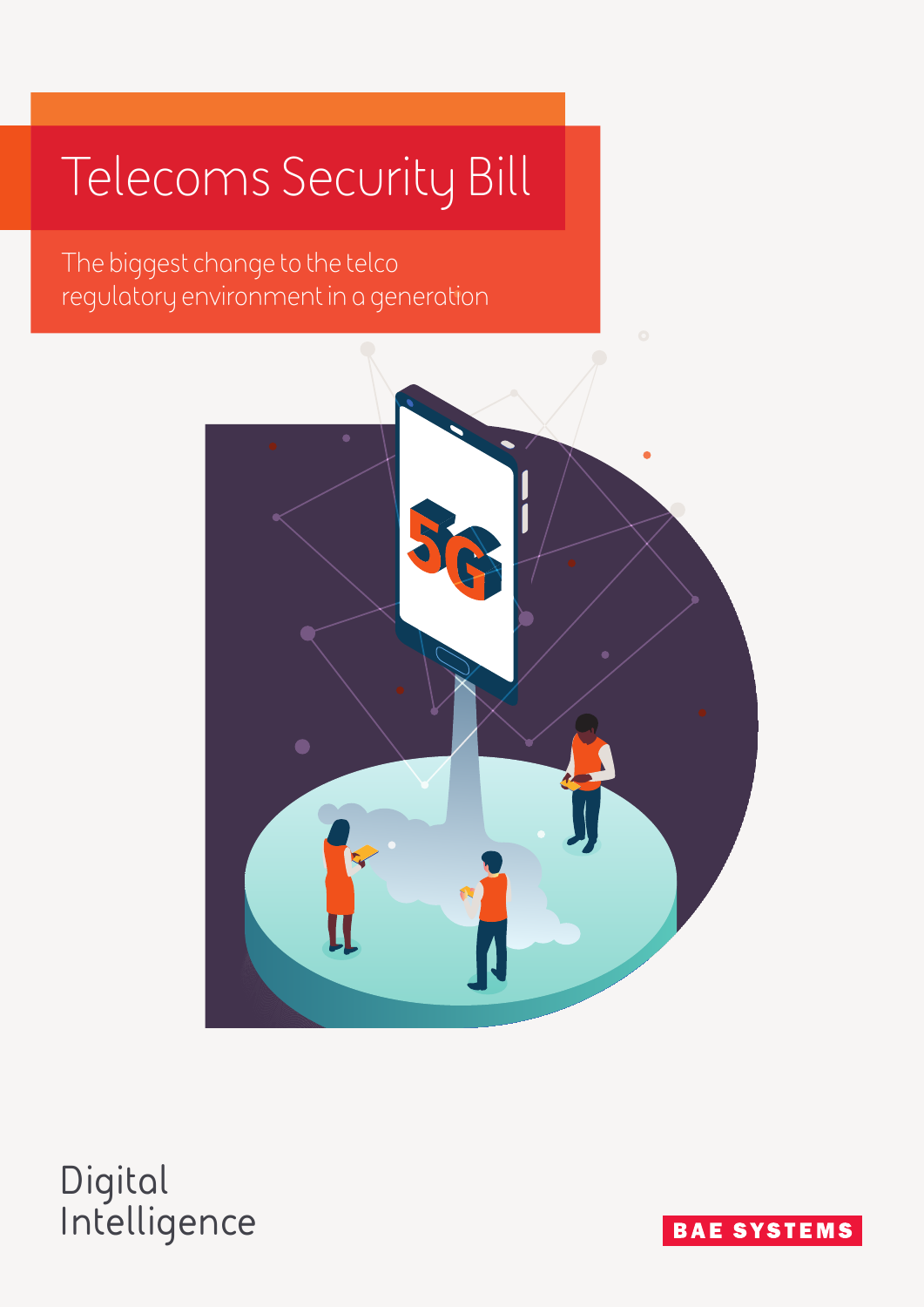

**In the last 30 years the UK telecommunications market has transitioned from state owned monopoly, to major enabler for digital growth, to provider of critical national infrastructure (CNI). The importance of this sector to the UK economy is clear for all to see, yet the regulations in place during this tumultuous period has been relative static. That's about to change with the arrival of the Telecoms Security Bill, the single biggest change to the regulatory environment in a generation. In a world where cyber threats continue to proliferate it's easy to see why many would conclude that this change is long overdue.** 

The legislation has far reaching implications for telco operators, not least due to the potential for huge fines from Ofcom, but also the reputational damage and business disruption any breach of compliance would cause. So why hare these more specific obligations being enforced on this sector now, and what are the implications on them and on UK Plc?

Firstly, the telecoms sector is all pervasive by which I mean it influences not only our daily lives, but our whole economy. As we move towards a fully digital economy the need for a resilient and reliable telecommunications backbone becomes even more critical. The pandemic has taught us to expect the unexpected and brought to light how reliant we are on this sector for our prosperity and wellbeing. If we ever took our broadband and telecoms infrastructure for granted we do so far less now. CNI is so defined because it holds a key strategic importance to the nation, particularly during times of national emergency.

Secondly, the cyber threat is increasing at a substantial rate. Research by BAE Systems Digital Intelligence for the UK Cabinet Office estimated that UK firms lose approximate £27 billion every year through cyber incidents. Globally, some have estimated the figure could be as high as \$6 trillion or, roughly \$16 billion lost every single day to cyber security breaches (Source: Cobalt). To put this into context that's greater than the combined GDP of the whole of Europe.

"The legislation has far reaching implications for telco operators, not least due to the potential for **huge fines** from Ofcom..."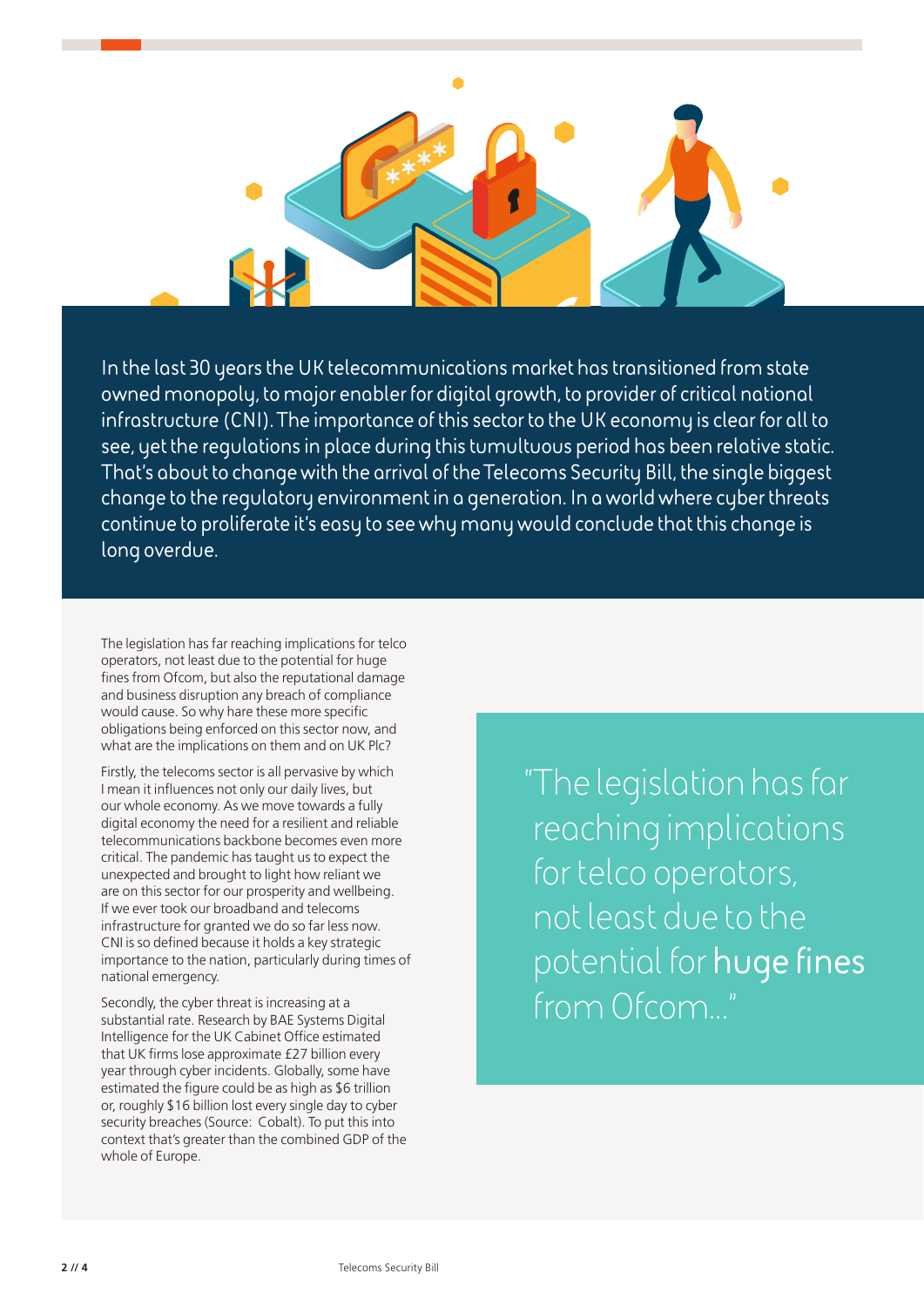"Our research showed that circa **78 per cent** of CSPs have not proactively sought to work out where their cyber vulnerabilities are..."

Think of the economic growth that could be made in minimising this impact even by a few percentage points. Our research showed that circa 78 per cent of CSPs have not proactively sought to work out where their cyber vulnerabilities are or what they would do to minimise them or how contingency planning could help in the event of an attack.

Thirdly, globalisation has significantly increased supply chains, making us more reliant on remote organisations who have access and transact through our networks. Whilst smooth unrestricted access is essential for economic growth, restricting or even blocking access from untrusted sources has become a pressing and real concern. The legislation has at its inception a focus on a number of perceived high risk vendors but if you look deeper into the legislation you'll see a set of cyber security policies that should have been implemented many years ago.

The environment summarised above puts greater onus on organisations to understand emerging threats and technology risks. Having a range of partners to navigate this landscape is key. Step forward BAE Systems who have a deep routed experience in protecting enterprises and nation states from cyber threat. With a portfolio of mature cyber offerings we are exceptionally well placed to de-risk the implications of the legislation for the operators. These products, services and capabilities include, Threat Intelligence, Cyber Threat & Risk Assessment, Critical Incident Response, SOC Optimisation, Governance and Policy Framework and Disclosure Solutions.

**Whilst products and services are key, it's absolutely essential to work with organisations that have the skilled staff to implement solutions. With over 4,000 consultants and engineers working across the high trust sector in the UK, BAE Systems Digital Intelligence is well placed to mitigate the risk and optimise the opportunities presented by TSB.**

**If you need to speak to a BAE Systems representative please contact learn@baesystems.com**